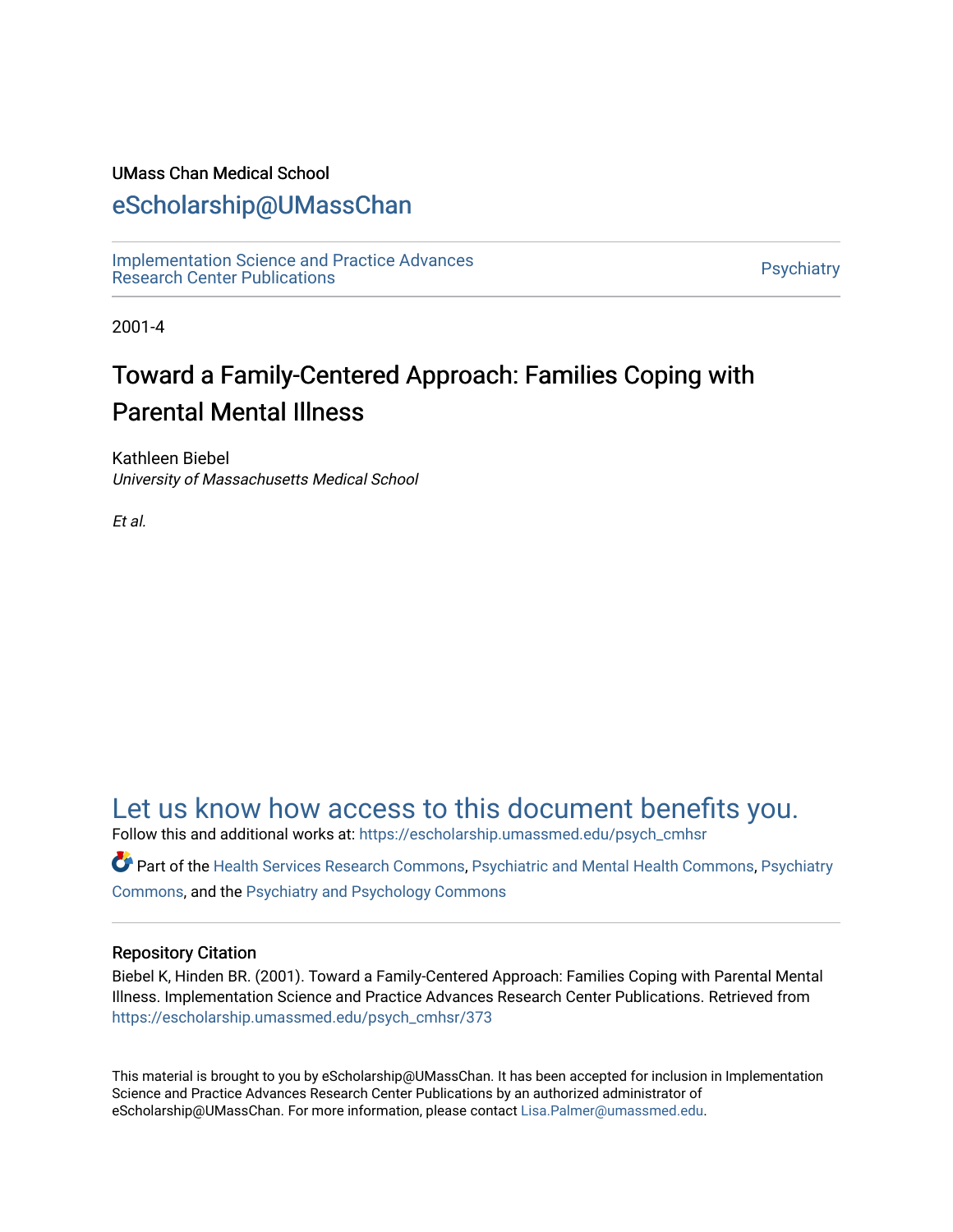### *Kathleen Biebel Betsy Hinden*

*University of Massachusetts Medical School Department of Psychiatry Center for Mental Health Services Research 55 Lake Avenue North Worcester, Massachusetts 01655 Voice: 508-856-8717 Kathleen.Biebel@umassmed.edu Betsy.Hinden@umassmed.edu* 

# Toward a Family-Centered Approach: Families Coping with Parental Mental Illness

 $\Gamma$ <sub>amily-centered approaches have emerged from the</sub> child mental health arena. The family-centered model stems from the recognition that children and adults live and function in families and that children are best served when their families are supported. Historically, there has been much silence about the parenting role among adults with mental illness. Traditional mental health services have largely ignored this central reality in the lives of adult clients who are parents and their children. As issues of parenting are typically not included in mental health service planning, the needs of parents with mental illness and their children remain unknown and/or unaddressed.

Families impacted by mental illness may be best supported by family-centered approaches. While parents and children live together in families, mental health systems typically focus only on an "identified client" and serve adults and children in separate systems. This often results in fragmented and/or inadequate services. That is, traditional, categorical services result in a lack of parenting support within the adult mental health system and a lack of services in the child welfare system for parents who do not abuse their children. A family-centered strategy allows adults with mental illness to work on their mental health, the health and well being of their children, and their health as a family.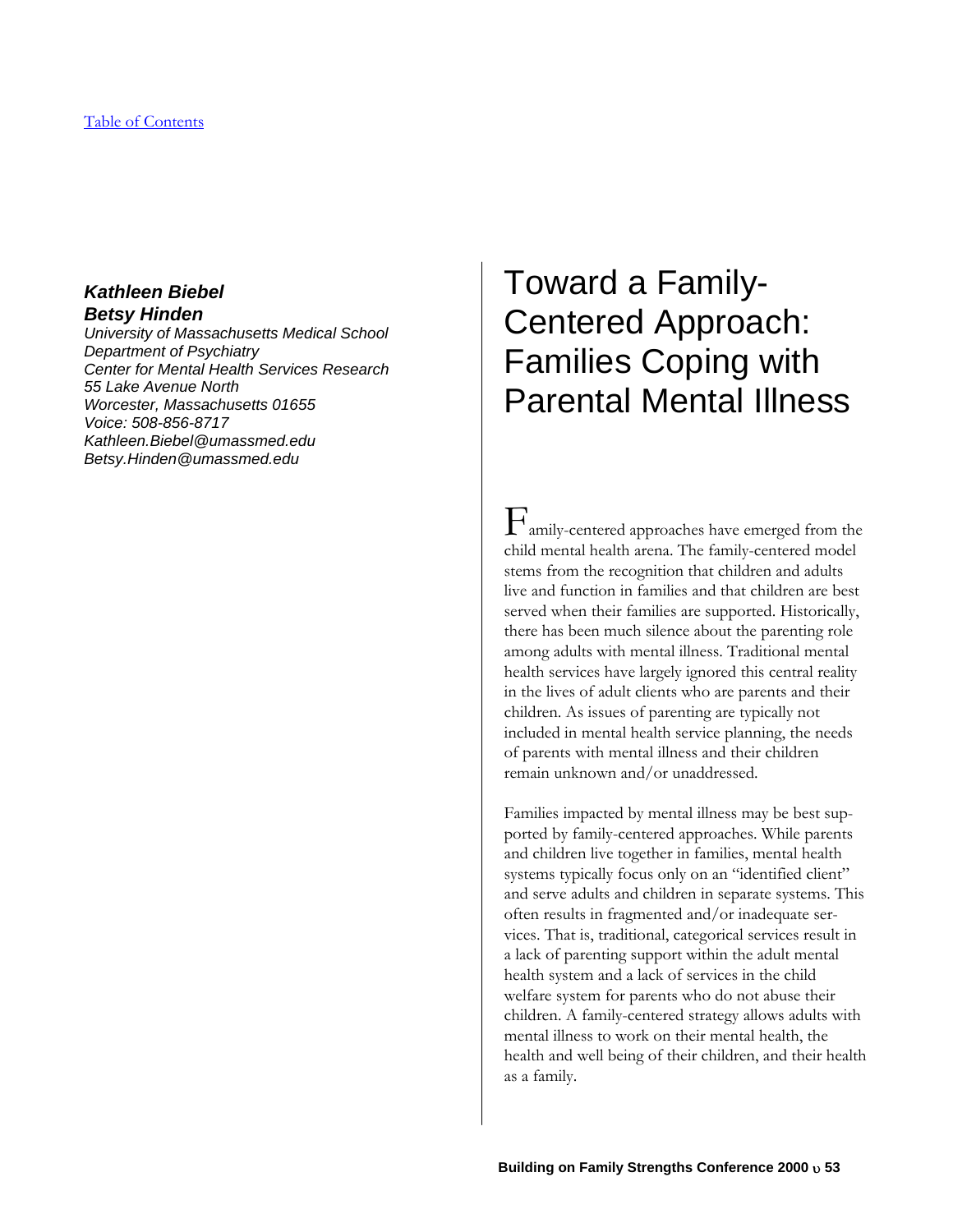Parental mental illness is a reality for millions of adults. Individuals with mental illness become pregnant and bear children at rates similar to those of the general population (Apfel & Handel, 1993). While most state mental health systems are unaware of the parental status of their clients, this "invisible" population of men and women makes up a growing portion of persons receiving mental health services (Nicholson, Geller, Fisher, & Dion, 1993; Nicholson, Nason, Calabresi, & Yando, 1999). Parents with mental illness are often assumed to be incapable of caring for their children simply because of their mental illness. Family members and providers may perpetuate this stigma by discouraging adults with mental illness from having intimate relationships and bearing children (Nicholson, Sweeney & Geller, 1998).

Stigma is a significant barrier to service utilization for parents with mental illness. In many states, the diagnosis of mental illness alone justifies the removal of children from their parents' care and the termination of parental rights. High proportions of parents with psychiatric disabilities lose custody of their children (Mowbray, Oyserman, Zemenchuk, & Ross, 1995). However, there is no research indicating the percentage of parents diagnosed with serious psychiatric disorders who are abusive or neglectful of their children.

The challenges faced by parents with mental illness are, in many ways, not unique to having a mental illness—they are the challenges of parenting. Like any other parents, parents with mental illness worry about having health care, managing their money, finding child care, managing children's behavior, and having safe and adequate housing. Parents also have concerns that are specific to living with mental illness. Parents think about how their medication effects their ability to parent, worry about how to manage hospitalizations and child care, and wonder about ways to communicate with their children about their illnesses.

A 1999 survey of State Mental Health Authorities (SMHAs) (Nicholson, Biebel, Hinden, & Henry, 1999) found that most states do not recognize or respond to their mental health clients' role as parents. Less than 25% of SMHAs ask if their clients are parents, while only 8% have policies specific to parents with mental illness (e.g., visitation policies in hospitals). Case-

managed adult clients' services are somewhat integrated with children's services, with 65% of SMHAs providing co-location of adult and children's services, while 45% facilitate flexible funding between the adult and children's systems. When coordination occurs with outside agencies, it frequently involves the Child Welfare and/or Education/Early Intervention systems.

Research on parents with mental illness grew out of an interest in examining the risks for psychiatric problems among the children of these parents. Numerous crosssectional and longitudinal studies have examined the impact of parental mental illness on child adjustment (Canino, Bird, Rubio-Stipec, Bravo & Alegria, 1990; Rutter & Quinton, 1984). The findings across these studies offer two truths: (1) Children of parents with a mental illness are at greater risk for a variety of emotional and behavioral problems than children whose parents do not have mental illness (Weissman, Warner, Wickramaratne, Moreau, & Olfson, 1997) and (2) many (30% to 50%) of these children do just fine (Masten, Best, & Garmezy, 1990). Thus, although parental mental illness is a risk factor, it does not *necessarily* predict poor outcomes.

Studies have revealed that child outcomes are related to multiple factors. These factors include illness characteristics, such as severity and chronicity; parenting factors, such as emotional responsiveness; family factors, such as communication; environmental factors, such as stress and support; and child factors, such as temperament and coping (Downey & Coyne, 1990; Seifer et al., 1996). In addition, the relationship between parental mental illness and child outcomes is bi-directional. Parents impact children, and children impact parents. A child's temperament or behavior can influence certain parenting behaviors, which in turn impact the child (Hammen, Burge, & Satasbury, 1990). Finally, there is some evidence that family outcomes can be improved by supporting both parents and children (Beardslee et al., 1997).

What services are available for families in which a parent has a mental illness? A recent national (United States) survey of program directors conducted by Nicholson and colleagues (Nicholson, Hinden, Biebel, & Henry, 1999), indicated that there were approximately 65 programs working with parents with a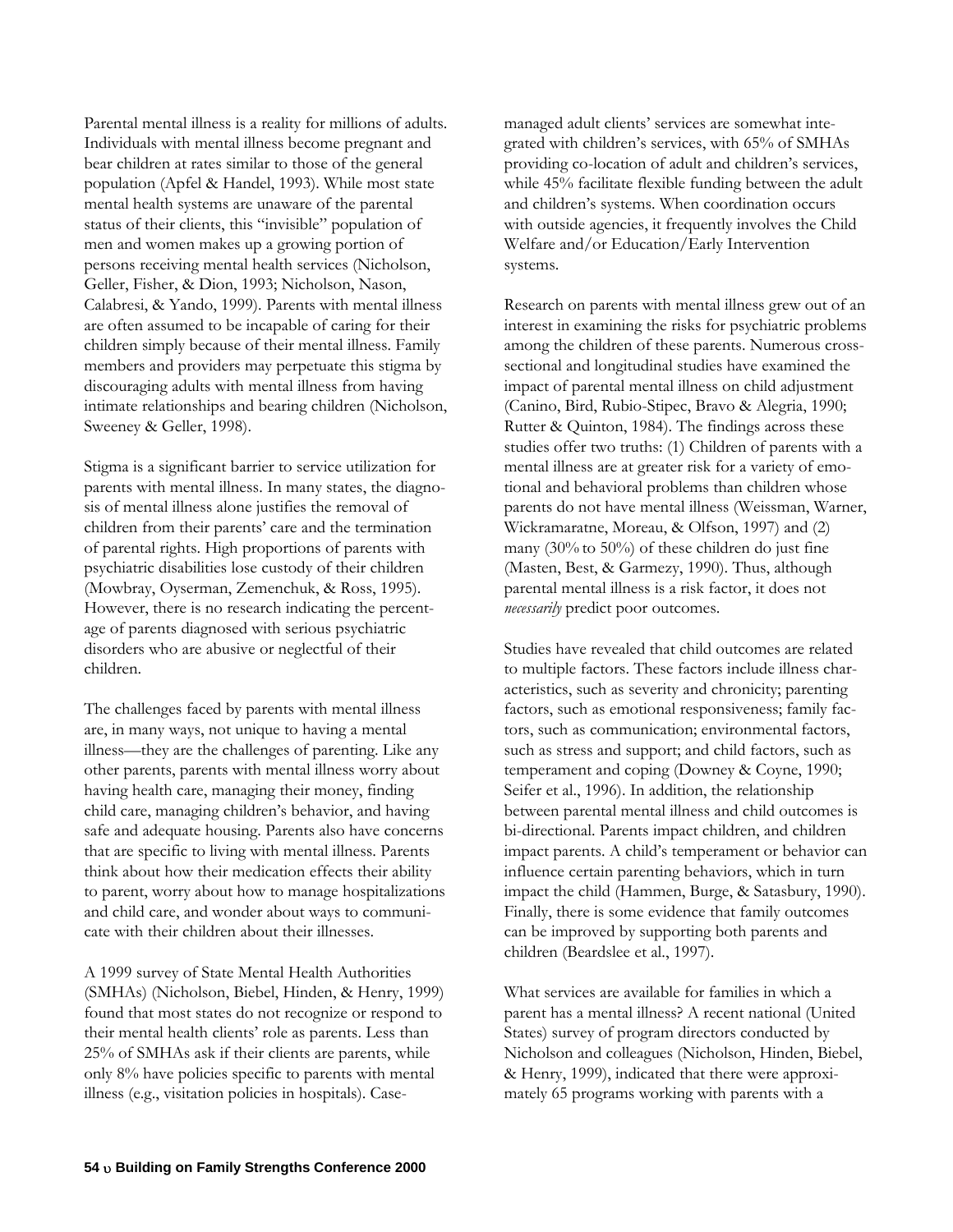mental illness. Many of these programs, however, were not designed specifically for families impacted by parent mental illness but were programs designed for other groups (e.g., at-risk children, adults with mental illness) in which families with parental mental illness participated. Approximately 25 programs were identified as having "high-specificity" and had designed programs intended to serve this defined population.

Programs for families in which a parent has a mental illness were characterized as much by their differences as their similarities. All programs emphasized empowerment of parents to manage their own lives and focused on parenting and parenting skills with respect to child development. However, programs varied greatly in regard to what services were provided, the modality of service provision (e.g., case management vs. home-based therapy), theoretical orientation, and funding sources. For example, programs across the country reflected a range of comprehensiveness and intensity of services and supports. Several programs emphasized case-management models with a focus on coordinating an array of services and supports, including housing. Other programs provided a single service, such as dyadic parent-child therapy or parent support groups. Programs also reflected a range of orientations including traditional clinical approaches, adult rehabilitation models, and family-centered approaches. Some programs focused primarily on child development and offered specialized child services, such as a therapeutic nursery. Many programs combined approaches, and reports from the highestspecificity programs indicated that flexibility and

eclecticism were necessary to meet the multiple and diverse needs of these families.

Respondents to the survey uniformly reported that their programs and services benefited the families with whom they worked. Satisfaction surveys reflect high levels of satisfaction across programs. However, very few programs had any formal evaluation data with respect to measurable outcomes for parents or children. Program staff identified numerous barriers to building effective programs and providing services. Among the greatest of these barriers were the stigma surrounding the role of parenting among adults with mental illness and the difficulty in gaining reliable funding from categorical service systems that define parenting as a child welfare and not as a mental health issue and that are designed to serve adults and children separately.

Adult mental health systems appear to need to "catch up" to children's mental health, which long ago realized that adults and children live and function in families. Family-centered approaches developed within children's mental health that support and empower parents to parent as best as they can appear particularly well-suited to the needs of families in which a parent has a mental illness. It is clear that the needs of families with parental mental illness cannot be served by fragmented and categorized adult mental health and child welfare systems. These systems will only be able to serve those that they are mandated to serve by moving away from rigid, individual-based systems to family-centered, strengths-based values and practices.

#### **References**

- **Apfel, R. J. & Handel, M. H.** (1993). *Madness and loss of motherhood: Sexuality, reproduction, and long-term mental illness*. Washington, DC: American Psychiatric Press.
- **Canino, G.J., Bird, H.R., Rubio-Stipec, M.A., Bravo, M.A., & Alegria, M.** (1990). Children of parents with psychiatric disorder in the community*. The Journal of the American Academy of Child and Adolescent Psychiatry*, 29, 398-406.
- **Downey, G. & Coyne, J.C.** (1990). Children of depressed parents: An integrative review*. Psychological Bulletin*, 108, 50-76.

**Beardslee, W.R., Wright, E.J., Salt, P., Drezner, K., Gladstone, T.R.G., Versage, E.M., & Rothberg, P.C.** (1997). Examination of children's responses to two preventive intervention strategies over time. *Journal of the American Academy of Child and Adolescent Psychiatry*, 36, 196-204.